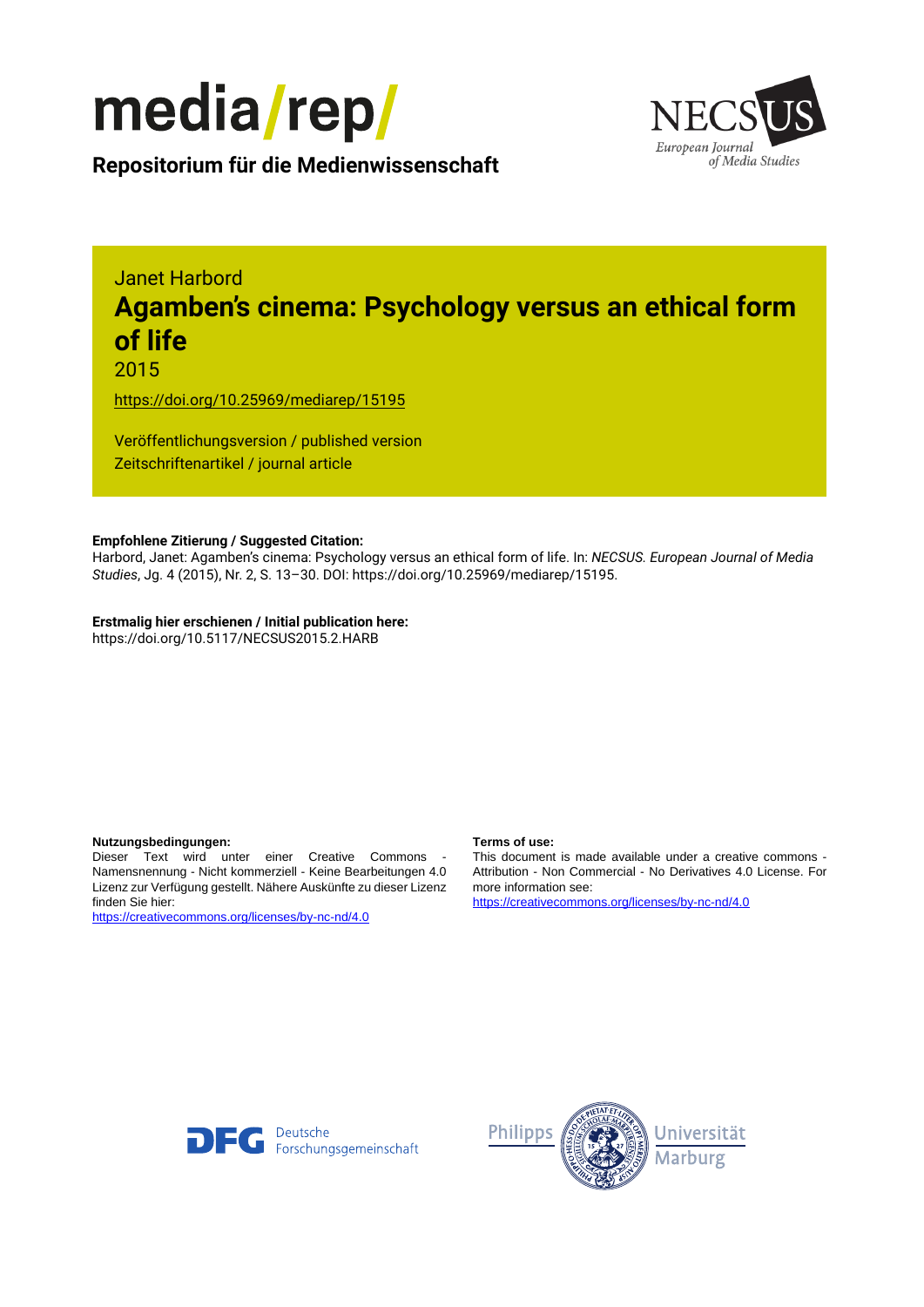# Agamben's cinema: Psychology versus an ethical form of life

### Janet Harbord

NECSUS 4 (2): 13–30 DOI: 10.5117/NECSUS2015.2.HARB

#### Abstract

Agamben's essay on gesture is perhaps his most influential piece of work for film studies, in which he argues that cinema at its inception captures the moment at which humans have lost control of their gestures, manifest in a crisis of communicability. Comparing the traces of the gesticulating bodies of Gilles de la Tourette's patients with those in the proto-cinematic series of photographs taken by Eadward Muybridge, Agamben suggests that these are the twin processes of a biopolitical production of life; respectively, the body as the site of investigation and the exemplary body put to work. Yet the ethicopolitical implications of Agamben's essay on gesture and the biopolitical production of life are relatively under-developed. This article pursues not only cinema's relation to biopolitical capture but also the way in which cinema came to compensate for such a reductive version of corporeality by constructing the concept of an individual located as complex interiority. When gestural communication declines at the close of the 19<sup>th</sup> century meaning is relocated to the internal space within the human body; commensurate with this production of human interiority as a site of truth, cinema becomes a machine whose task is to decipher the turmoil of the inside, a process reproduced as narrative explication.

Keywords: gesture, interiority, biopolitics, transmission, X-ray

What does the work of Giorgio Agamben bring to an understanding of cinema? A political philosopher known predominantly for the ongoing project of works that comprise the *Homo Sacer* series,<sup>1</sup> Agamben also writes about cinema. However, the relationship between the political determination of his work and the essays on cinema is not straightforward.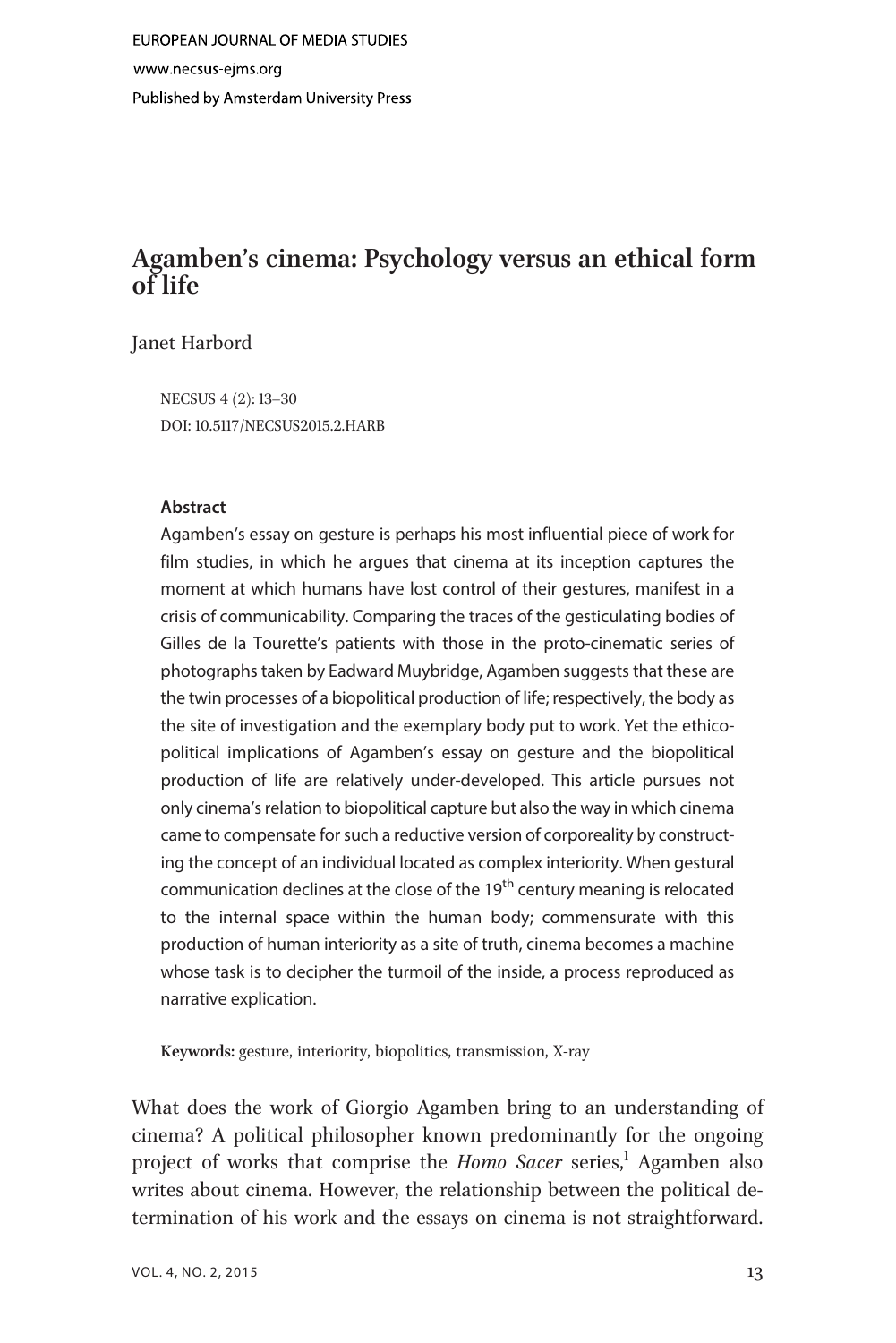Unlike Jacques Rancière, Agamben does not define a political aesthetic of the image. In fact, in the essay 'Notes on Gesture' the cinematic image is dismissed as the medium's coinage, replaced with the theoretically-compressed term of 'gesture'. In this same text he asserts that cinema 'belongs essentially to the realm of ethics and politics (and not simply to that of aesthetics)'. <sup>2</sup> Cautious of this move, James S. Williams enquires whether the category of the aesthetic is 'always pulled back towards ethics' and made 'safe' in Agamben's rendition of cinema – a question that resonates with Rancière's criticism of the recent ethical turn in philosophy as a profoundly nihilistic move.<sup>3</sup> Yet in presenting gesture rather than the image as cinema's 'element' Agamben orients the political stakes in a particular way, where cinema is a force-field through which oppositional currents pass. Within this force-field the opposition between gesture and the image opens onto a far more fundamental tension in which a common language of the (gestural) body is set against its biopolitical capture.

The second key point to note about Agamben's cinema is its elaboration of gesture through an archaeological method that threads connections across disciplines and discourses as well as times.<sup>4</sup> Cinema in this regard is a great reserve, providing an archive of gestures whose task is not to service meaning as an illustration or representation but to reveal the body's communicability as a dynamic force that may be discharged at any point in time – and archaeological practice enables just that. Yet whilst gesture obtains this promissory potential, cinema at its inception also captures the moment at which humans have lost control of their gestures, manifest in a crisis of communicability. Comparing the traces of the gesticulating bodies of Gilles de la Tourette's patients with those in the protocinematic series of photographs taken by Eadward Muybridge, Agamben suggests that these are the twin processes of a biopolitical production of life; respectively, the body as the site of investigation and the exemplary body put to work. Yet the ethico-political implications of Agamben's essay on gesture and the biopolitical production of life are relatively under-developed. The aim of this article is to pursue not only cinema's relation to biopolitical capture, but the way in which cinema came to compensate for such a reductive version of corporeality by constructing the concept of an individual located as complex interiority. When gestural communication declines at the close of the nineteenth century meaning is relocated to the internal space within the human body; commensurate with this production of human interiority as a site of truth, cinema becomes a machine whose task is to decipher the turmoil of the inside. Thus, cinema is part of a production of human interiority as a veiled enigma, simultaneously fore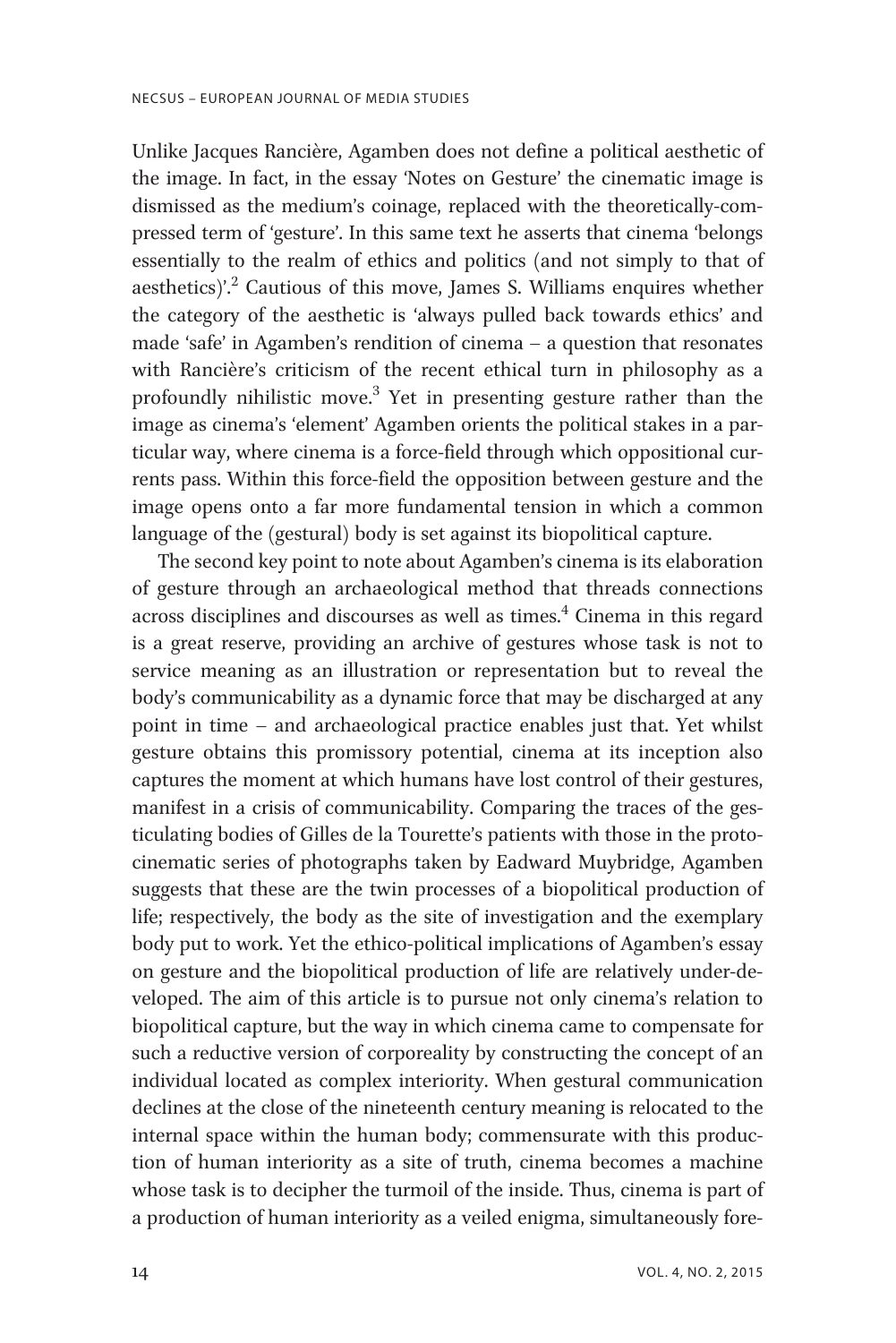closing the common communicability of the gestural body and weighing in against the instrumental figuration of the body as a site of biopolitical investigation.

The essay 'Notes on Gesture' is structured like a report with a series of points that read almost as intertitles in an early film, underscoring and interleafing the action.<sup>5</sup> The opening subtitle states that by the end of the nineteenth century the (Western) bourgeoisie had lost its gestures, followed by the second point that the cinema attempts to both recover and record the loss. The third point is that which redeems cinema in the assertion that the element of cinema is gesture and not the image – a hinge in the argument that turns towards potential salvation. The fourth and lengthiest point is this: '[b]ecause cinema has its center in the gesture and not in the image, it belongs essentially to the realm of ethics and politics (and not simply to that of aesthetics)'. <sup>6</sup> The final title closes the circle by bringing politics back to gesture: '[p]olitics is the sphere of pure means, that is, of the absolute and complete gesturality of human beings'. 7 The essay closes on this statement with no elaboration beneath the subheading, as though this silent film may run on and we viewers must imagine the consequent scene. The simplicity of the headings contrasts to the complexity of thought compressed into this gnomic piece of writing that leads from the identification of pathology in motor coordination in the late nineteenth century to cinema, ethics, and politics, declining aesthetics along the way. How is it possible to unpack this assertion that cinema is summoned from the field of the image and aesthetics to take its place as a gestural medium belonging with ethics and politics?

The image is not in itself a priority in Agamben's work. However, as Benjamin Noys writes, it appears as a 'minor' concern in the sense given to the term by Deleuze and Guattari, as a continuous flight to release the image from the function of representation and classification.<sup>8</sup> 'Although the image is nowhere a sustained point of reference for Agamben's work', writes Noys, 'his momentary reflections and fragmentary comments on the image attests to the necessity continually to *displace* its centrality'.<sup>9</sup> Where the image does appear it is often associated with the spectral system of capital, a moniker for the captivation of human desire (and gesture) in a system that returns this as a reified and ultimately unattainable condition.

Across his work, pornography and advertising are attributed the ambiguous role of 'hired mourners' that escort the commodity image to the grave.<sup>10</sup> Here Agamben draws on his friend Guy Debord and his analysis of the society of the spectacle, a condition that refers us not to the image itself but the way in which the image comes to constitute the relations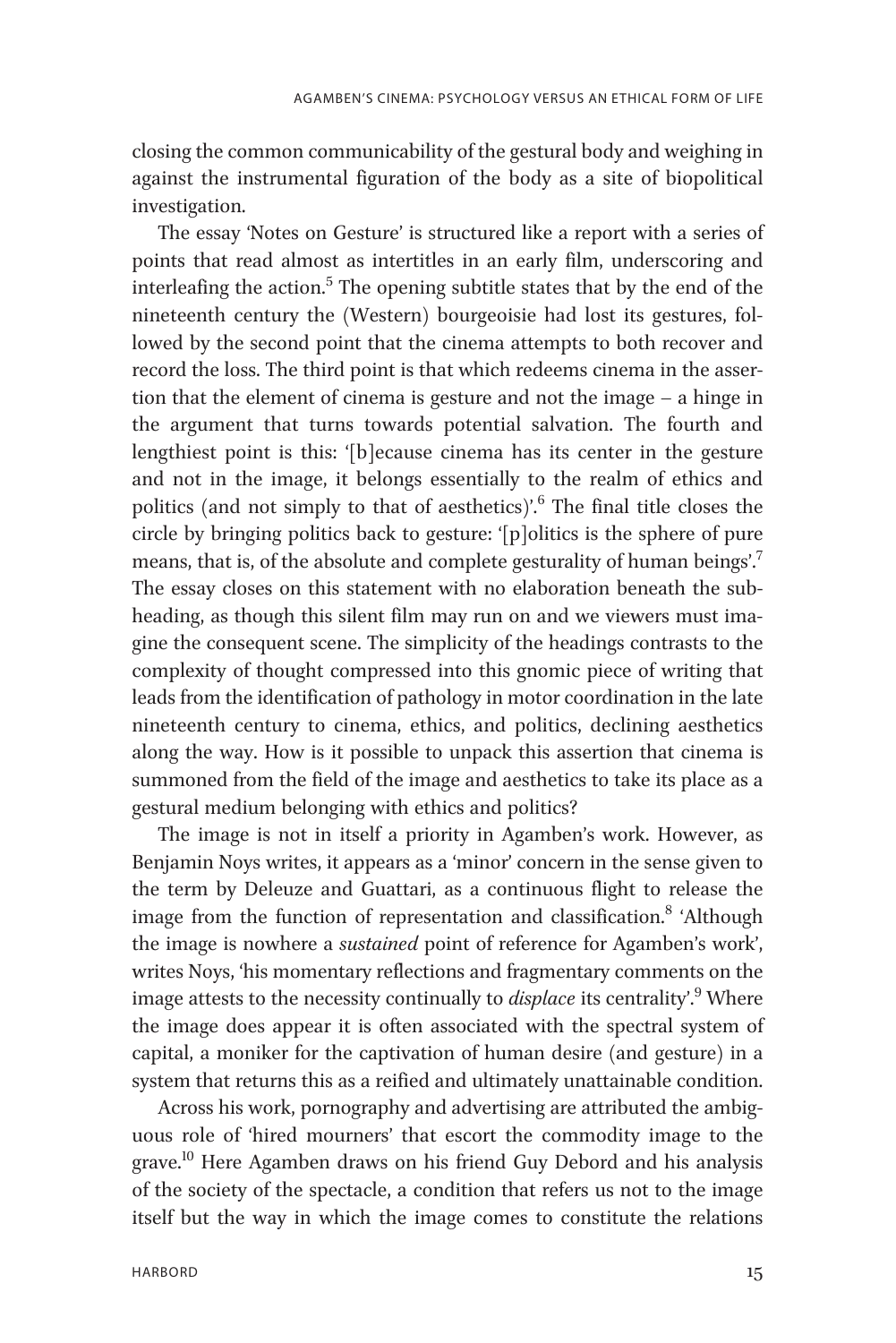between human beings, and indeed between humans and things. Under the sign of the spectacle the image mediates relations. It gets between a seductive and ultimately unattainable image of 'life' and separates it from the living being. This account is nonetheless inflected by a Benjaminian sense of salvation in which the image is redeemable, situated within a force-field that Agamben elsewhere calls a 'zone of undecidability': the site at which two possibilities for the image coincide. Here, the image may be deployed by capital to deaden its dynamic capacity (its call to act), or conversely it may maintain its own potentiality, its capacity to release a dynamic energy that has been frozen but not destroyed. Out of these two elements the deadening effect of capital is described by Deborah Levitt as gesture expropriated by the spectacle, which silences its communicative capacity; 'we could read the spectacle as an in-between of object (image) and invested desire (eye) that suspends the two from a state of dialogue'.<sup>11</sup> If the system of reification has fixed the gestural potential of the image – that is, made static the energy of gestural display – the image retains the possibility of revivification (its gestural capacity) when it is reappropriated. This is the argument made by Jessica Whyte in saying that through the notion of profanation the image (or other commodity form) may be taken from the space of a 'sacred' separation and inserted back into common use.<sup>12</sup>

Cinema as image and as gesture would seem to be situated ambivalently at the crossroads of capital and salvation, a position that arises from its footing in photography and the frozen gesture. The emergence of cinema qua cinema is subtly treated by Agamben in that the distinction between photography and cinema is not notable. Indeed, Garrett Stewart goes as far as to claim that Agamben 'defers all questions of mediumspecificity to the phenomenological "plane of immanence" (the touchstone Deleuzian formulation), where motion is visible as such'.<sup>13</sup> If photographers such as Muybridge appear in Agamben's writings (and Muybridge assumes a particularly prescient position) it is not as a predecessor to the cinema as entertainment complex but as a progenitor of the study of bodies and their capacities, creating a different non-chronological alliance of photography and cinema that is concerned with what it is a body can do. It is of course an arising of a biopolitical investiture in the body as the site of investigation and the seeking of 'truth', as Pasi Väliaho notes, 'a politics that is situated on and constantly modulates and redraws the .<br>boundaries between the bare fact of living and social/psychic life'.<sup>14</sup> A prismatic figure, Muybridge turns his camera towards the body, many bodies, and charts their capacity to jump, throw, step, and run. He is not interested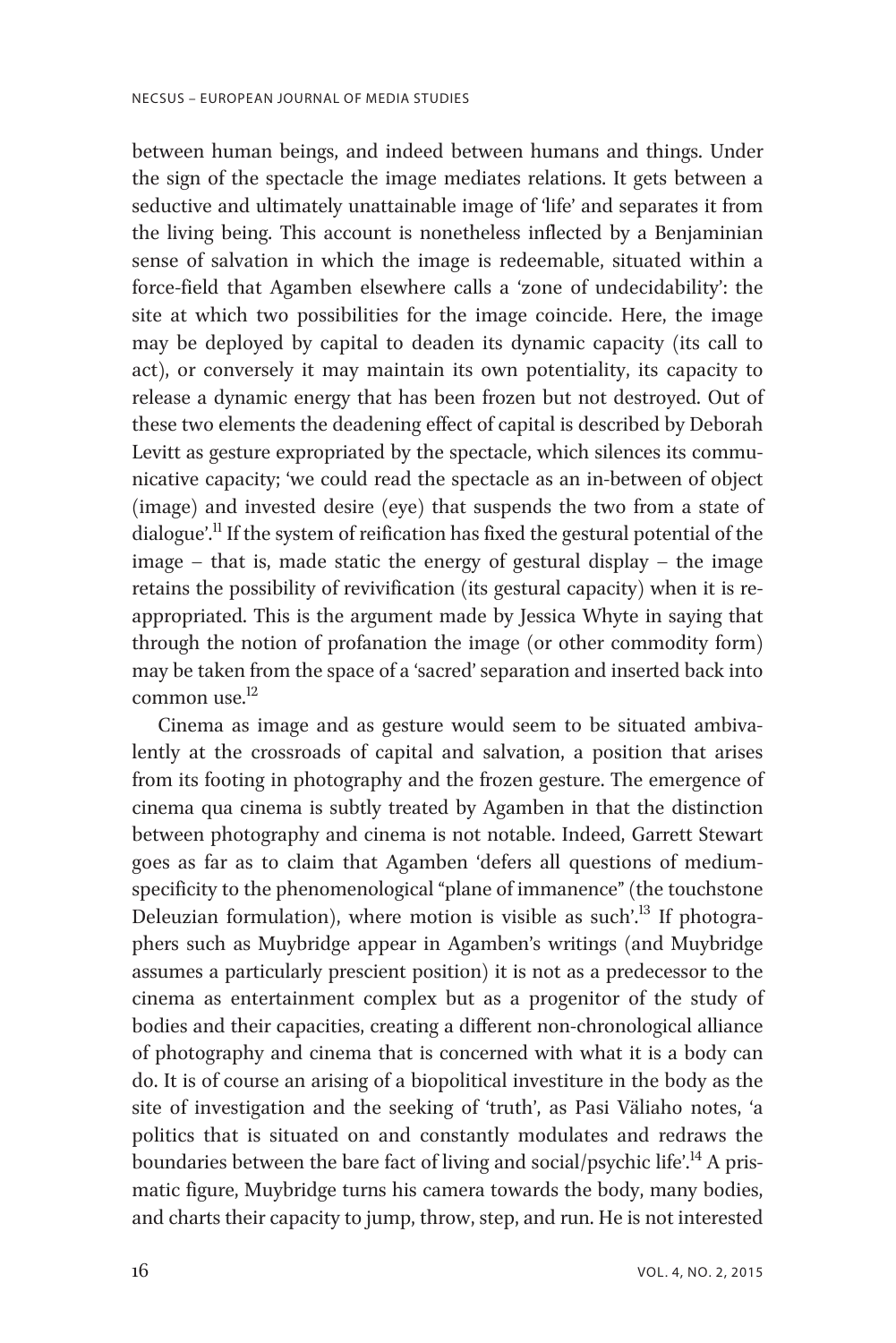in portraiture (the common use for photography up until this moment), in who these people are or presume to be, but in the abstract and virtual capacity of bodies to act. He creates images that at once arrest movement and capture its potency. He breaks the fluid motion of running into a series of staccato steps. Muybridge brings into being the still image as movement, a vector of transmission.

The significance of the division between a cinema of gesture and a cinema of the image that Agamben cleaves has a further legacy through his attachment to the art historian Aby Warburg, whose work he studied during a period of research at the Warburg Institute in London in 1974.<sup>15</sup> In 'Notes on Gesture', Warburg is evoked in the second section as a researcher whose practice and investigations into the image uncovered gesture as 'a crystal of historical memory'. 'Because of the fact that this research was conducted through the medium of images', writes Agamben, 'it was believed that the image was also its object<sup>''</sup>.<sup>16</sup> This is a belief that Agamben sets about dispelling. Warburg, through his method of collecting and tracing connections between thousands of images from antiquity to the twentieth century had, according to Agamben's corrective, achieved a transformation of the image into 'a decisively historical and dynamic element'.<sup>17</sup> His ambitious project, the atlas *Mnemosyne*, left incomplete upon his death, comprised over a thousand photographs that present the gestures of Western humanity over this duration. Each image is less an autonomous reality, writes Agamben, than a film still – that is, each image is part of a larger set or paradigm that it both establishes and is established by.<sup>18</sup> A film still, like a photograph, is characterised both by a mode of belonging (to other similar images) and by a relationship to movement.

Warburg's method of intuitive gathering and analysis of detail produces an iconography concerned not with an era and its subjects but rather the anomalies that reveal historical continuity. At the centre of Warburg's practice was a concept of culture as transmission, a concept possibly influenced by anthropology at the turn of the twentieth century. Agamben identifies the evolutionary biologist Richard Semon as a critical influence on Warburg's thought. Warburg had bought Semon's book Mneme (named after the Greek goddess of memory) in 1908. In this text Semon proposes a theory of memory that binds memory, culture, and biological function. Semon proposed that every external stimulus producing an effect on the body left a trace or imprint which he named an *engram*, and, in a thread that leads back to the medical investiture of de la Tourette, he argued that this potential memory-affect was located within the nervous system (included in his list of inscriptions are involuntary spasms and discharges in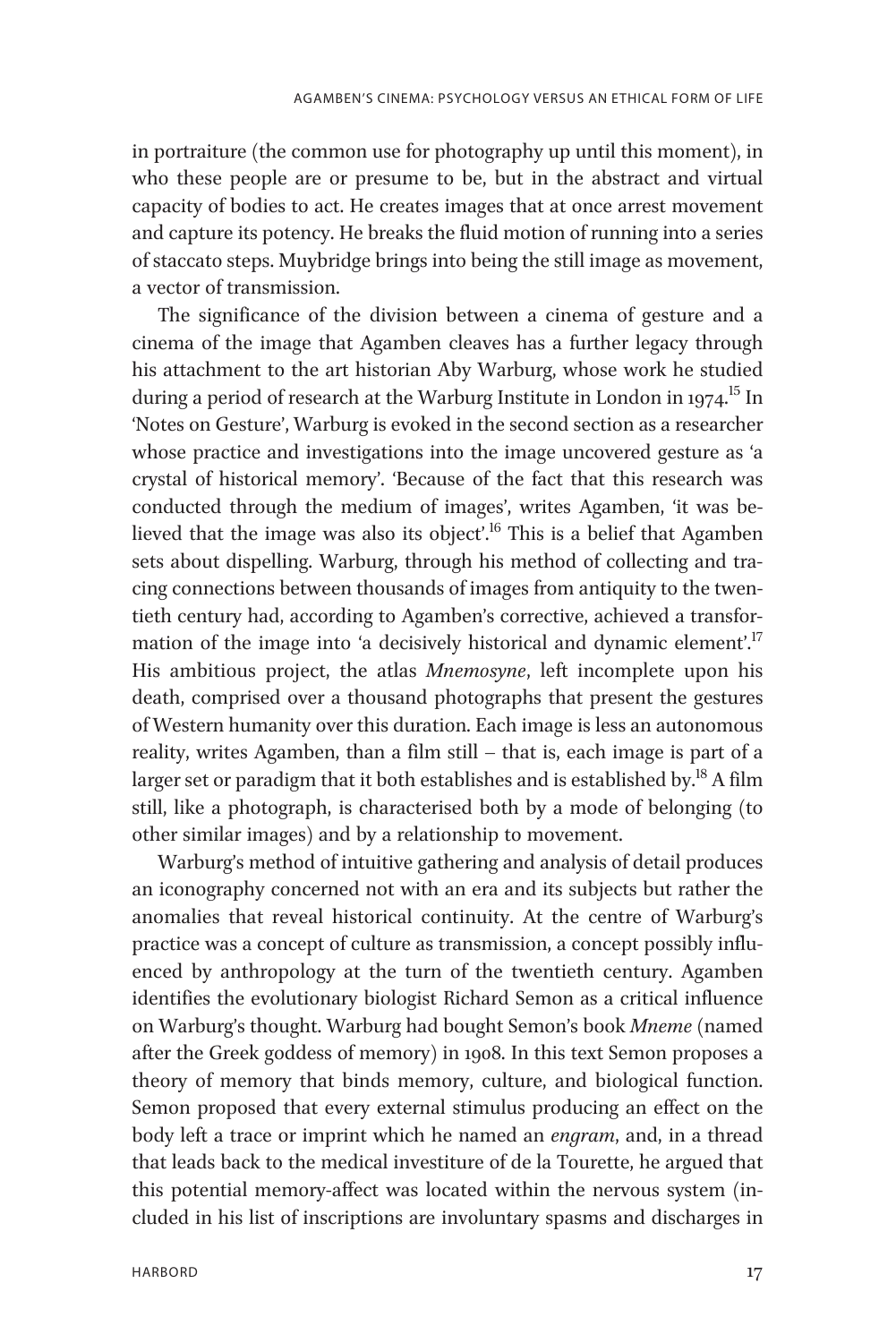response to stimuli). Capturing this energy, the *engram* is a type of residue, a trace of memory encoded and open to future transmission across time, retaining a potential for re-activation within the appropriate conditions. From this, Warburg took the concept that a potential existed within culture to conserve energy in a gesture, whose dynamic force could be discharged at a later date. In addition to the animating force of the gesture there is something potentially explosive in the concept of the engram as transmission that is encoded in Agamben's essay on gesture.

When Agamben writes '[f]or human beings who have lost every sense of naturalness, each single gesture becomes a destiny', <sup>19</sup> he is not referring explicitly to Muybridge, nor de la Tourette, yet each of them experience a gesture that marks their destiny. In 1874, Muybridge famously travelled some 75 miles to track down Major Harry Larkyns, the lover of his wife and probable father of the child Muybridge had considered his, and shot him – a 'gesture' for which Muybridge was to become infamous.<sup>20</sup> Agamben attributes an image sequence to Muybridge titled 'Running man with shotgun', which perfectly captures the journey, the intent of the act, and the heat of the event – and yet no such sequence exists. $^{21}$  Curiously, there was a shooting incident in the life of Gilles de la Tourette that occurred some years after his studies of the human gait and of nervous disorders in 1893. De la Tourette was shot by a former patient, Rose Kamper, who claimed that she was hypnotised by de la Tourette against her will; Kamper appeared one day at his treatment center and stopped the flow of his conversation in the most startling of ways, but not for good. De la Tourette survived the relatively superficial head wound, but according to his biographer his reputation was permanently damaged in the suggestion of his abuse of power. In unintentional acts of transmission gesture may also become a destiny in which 'life becomes indecipherable'. Agamben reads Muybridge and de la Tourette as documentarians of a profound shift, yet they are also diagnostic figures for the philosopher when he writes: '[i]n this phase the bourgeoisie, which just a few decades earlier was still firmly in possession of its symbols, succumbs to interiority and gives itself up to psychology.'

One might say the same of cinema during the first decade of the twentieth century, as its modality transferred from one of gestural, externallyoriented cinema muto to a cinema of psychological drama located 'within' the character. It is not the case that cinema simply reflected a social phenomenon, but that cinema came into being as a properly institutionalised form through discourses of internalisation born a century earlier. If, for Foucault, subjectivity had been produced and stabilised through the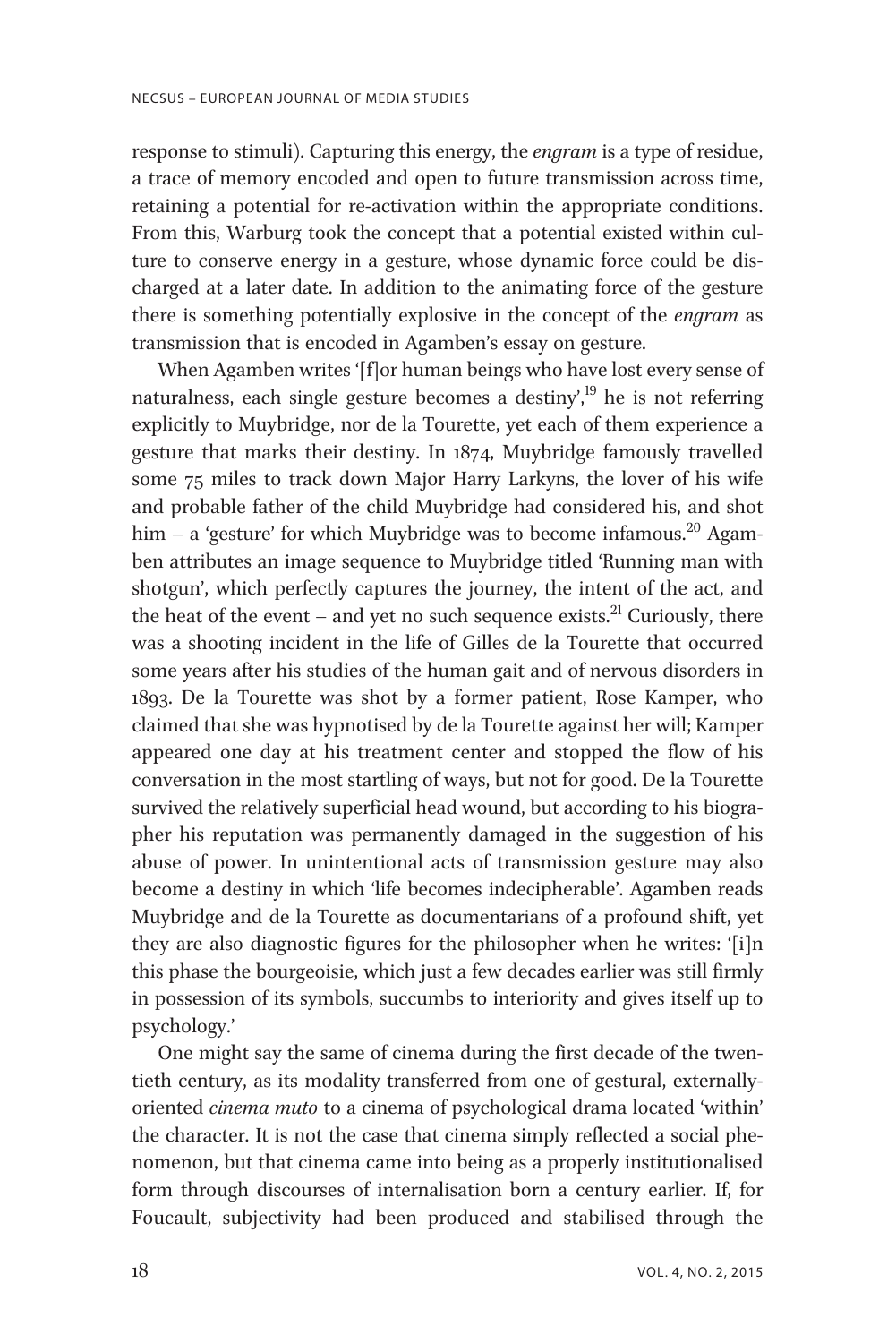$\log^{22}$  nineteenth century with the institutionalisation of 'identity effects' through medicine, education, criminalisation, juridico-legal discourses, and labour practices, such processes gave form to an emergent cinema as it too became regulated and standardised. The shift that cinema underwent in its twist from aberrant music-hall ephemera and eclecticism to psychological drama delivered it to the services of an individualising culture.<sup>23</sup> The process runs parallel to what Roberto Esposito, in a discussion of Foucault's biopolitical model, has designated a move from a paradigm of community (communitas) to one of immunisation (immunitas), or from commonality to the withdrawal of the living being from collective forms of life at the risk of contagion.<sup>24</sup> While Esposito is engaged with Foucault's thesis of the optimisation of life at all costs through the institutions of medicine, education, and law – a far cry from cinema – it is possible to find in cinema's designation of a space of truth internal to the individual a related withdrawal from communal communicability. Cinema's designation as a 'mass culture' betrays the potency of an instituted atomisation of the subject on the screen speaking to the atomised subject of the auditorium.

There are many comedies in the archives of early cinema pertaining to bodies which are routinely subjected to accidental or intentional harm, imaged by cinema, according to Lisa Tehair, as 'preposterous figurations',<sup>25</sup> defying the laws of the physical universe: crushed, flattened, dropped, broken, run over. The body almost always seems to get it, only to be magically rejuvenated in the course of a short film. However, there is an early film that reverses this story: The Big Swallow (James Williamson, 1901). A man, wearing a bowler hat and carrying a cane, appears irritated and argumentative in response to the camera's presence. He moves towards the lens in a mode that is both tentative and threatening, continuing a highly gestural rant. Moving into extreme proximity, his mouth covers the lens and he appears (for the viewer) to have swallowed the camera. At this point (shot two) the screen becomes as black as the inside of a mouth would be without illumination. The shot then becomes illuminated to reveal an imagined space, dimly lit, showing the cinematographer and the camera as they meet their fate and are swallowed. The third shot withdraws from the mouth, passing back over the teeth, returning to the exterior of the body to show the man chewing and swallowing, ending with his satisfied smile.

The film is a gag, which is literally that which blocks or disenables speech. The camera would seem to have silenced the rattled man (played by comic actor Sam Dalton) and its presence is possibly the cause of his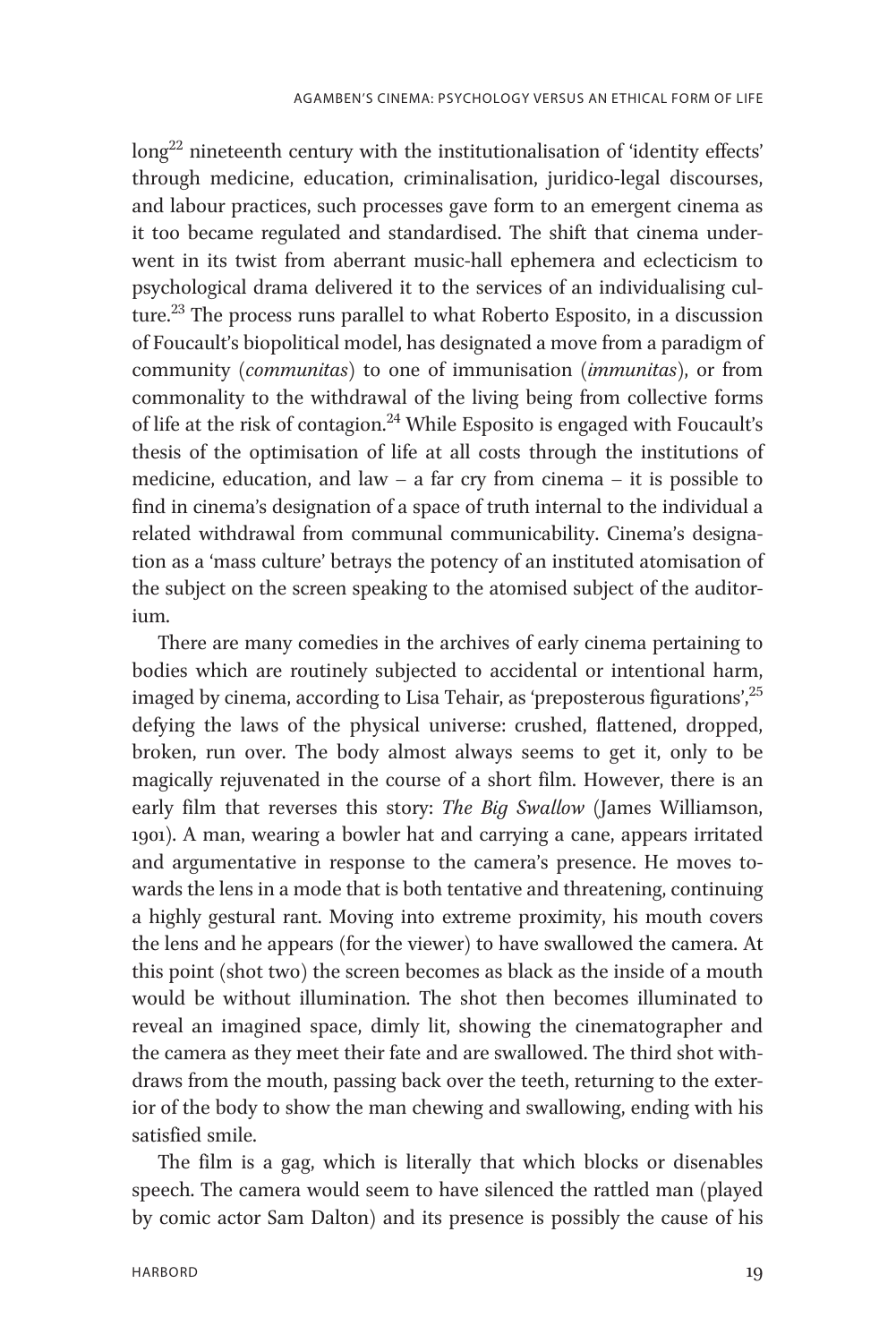rising fury. But we are unable to hear what is being said, and in this respect the film capitalises on the body's gestural quality, its way of communicating without speech being heard. His gesticulation is tic-like in the sideways movements of the head, his repetitive arm flailing, the manic fiddling with a pair of spectacles, and the odd contortions of his face. Is this figure before us a member of the bourgeoisie losing control of his gestures and cinema recording the loss? If so, does cinema recover the loss of gesture as comedy? The gag takes a somersault when cinema is ingested, done away with by its own power to change the scale of things. The man's mouth on screen is huge, large enough to provide a tunnel into which a cameraman and his equipment may disappear, and so the gag rests on the turning of something explicitly cinematic against itself. Cinema's capacity to transform the scale of a thing as image redoubles and it is the apparatus as camera that is dwarfed inside the space of an enlarged mouth.

There is something more to be said of this act in terms of ingestion that requires us to question what it is that was swallowed with the emergence of cinema. This film, in open display, performs cinema's movement into the interiority of the body; the film is an *engram* that demonstrates in just over a minute the potency of cinema to dramatise an interest in the internal space of the body, a transmission that finds resonance with the multiple versions of medical imaging that are circulated today.<sup>26</sup> In 1901, in James Williamson's innovative comic short, the horizon of a biopolitical condition is there to be seen, disguised as a gag. In Akira Lippit's reading of this film he draws a similar connection to dramatised internal space with reference to Freud's dream of his analysis with the patient Irma. Freud dreams of Irma's mouth, its resistance to his desire to reach her subconscious, and the spectre of formlessness that it presented. The camera's move into the man's mouth in The Big Swallow suggestively echoes 'Freud's X-ray entry into Irma's mouth', as Lippit writes, continuing: '[i]t marks the passage of the subject into the illusory body of the other, but also the loss of oneself elsewhere, in an other, deep inside an other.<sup>27</sup> For Lippit, cinema teeters on the edge of an anatomical excursus that threatens the dissolution of the self. The psychotherapist may get swallowed whole too, yet there is something of the mechanical registration of this excursion into the interior space of the body that stabilises and distances the threat. Writing on Jean Martin Charcot's infamous use of photography in his study (or invention) of hysteria, Georges Didi-Huberman offers this remark: 'photographic endoscopy, finally able to unveil the most secret anatomy – as it is'.<sup>28</sup> Photography of hysterical 'pathology' invites a performance of the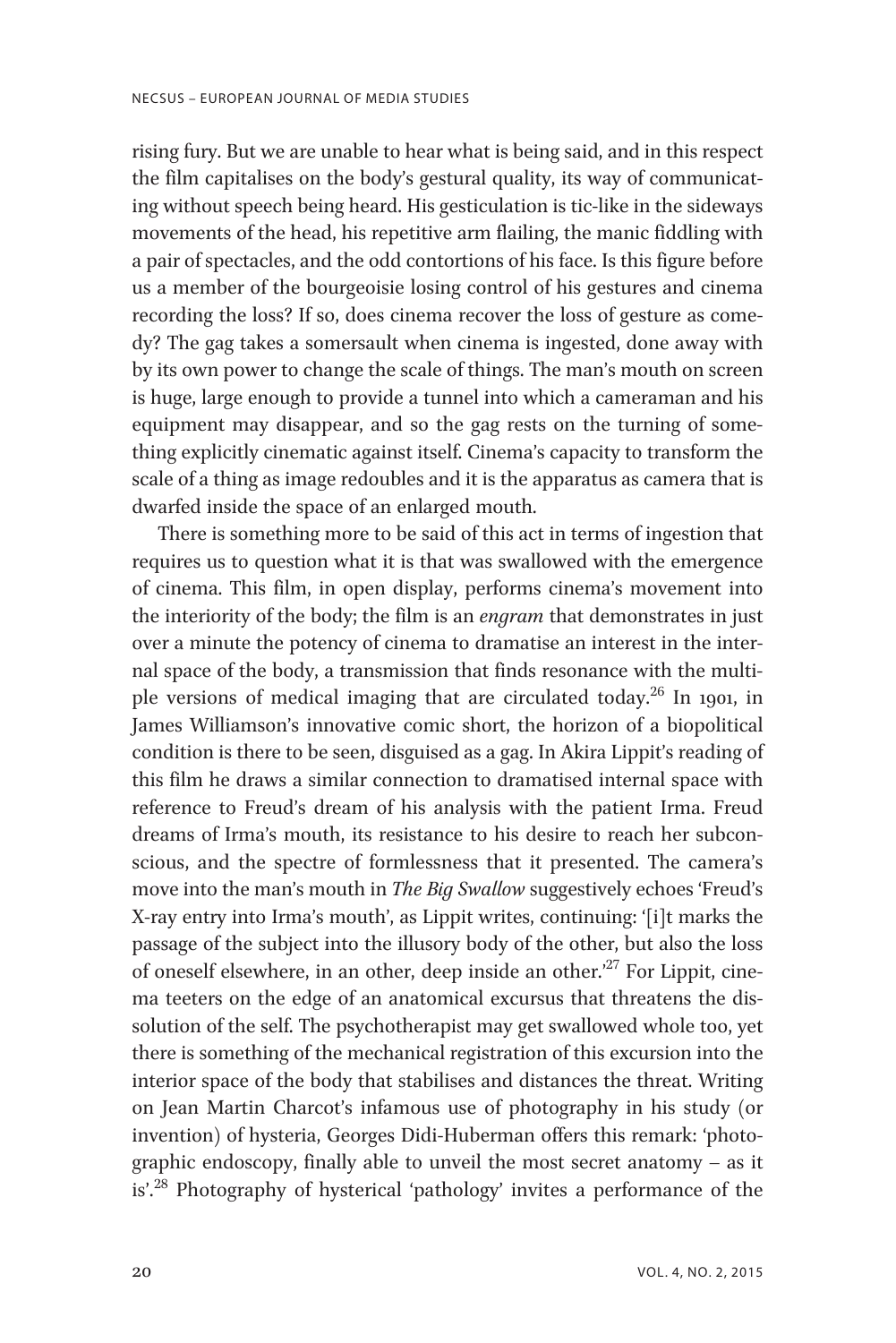'inside' that translates as the interior made visible and legible, a secret revealed.

According to Jonathan Auerbach, the first decade of cinema (1893-1904) offers a prime opportunity to think questions of the body and its importance for this emerging technology with its probing attempts at coherence and intelligibility. He asks, '[h]ow do we read a film made at the turn of the twentieth century that has no clearly demarcated characters or actors, settings or plot?' He continues: '[w]hat is a body without a comprehensible story to give it some context?'<sup>29</sup> If one of the first popular British films of the early nineteenth century dramatises these questions it also provides the answer; in a figural way and during the following decade, the grammar of cinema evolves to consolidate the internal 'world' of characters as the site and anchor of intelligibility. There are various cinematic fronts that this quest to secure interiority-as-truth moves forward on, including medical science films and popular entertainment, their efforts jointly efficacious in steering attention towards the join of physiognomy and psychology. Through early film experiments and figural instances it is possible to circle back to Agamben's statement and find greater force in its assertion that '[i]n this phase the bourgeoisie, which just a few decades earlier was still firmly in possession of its symbols, succumbs to interiority and gives itself up to psychology'. <sup>30</sup> However, succumbing to interiority is no facile trick; the subject is made to articulate the inner world to the best of her or his ability, and the couch is ready and waiting to facilitate the process. The speaking cure, well underway before *cinema muto* breaks out into babbling song and speech with talkies, appears intent on removing the gag, releasing the secrets of this interiority to flutter out like so many butterflies. Foucault names this psychologization a 'clinical codification of the inducement to speak', <sup>31</sup> part of a set of procedures that are famously not a repression of talk about sexuality but on the contrary the site of an excitable proliferation of discourses.

The manifestation of a film grammar takes its form in correspondence with the pairings of speech and silence, gesture and image, bodies and their meaning, as they exist across numerous fields. How film in this era might be said to 'succumb to interiority' concerns the establishment of a set of production techniques that stabilises around the period 1910-13. The construction of space and time through the break-up of the tableau image, the placement of the camera within the scene itself and in multiple locations within the scene, and an emerging attention to matching the sightlines of actors collectively bring into being a grammar that establishes point-of-view shots, aligning the viewer with the camera. This was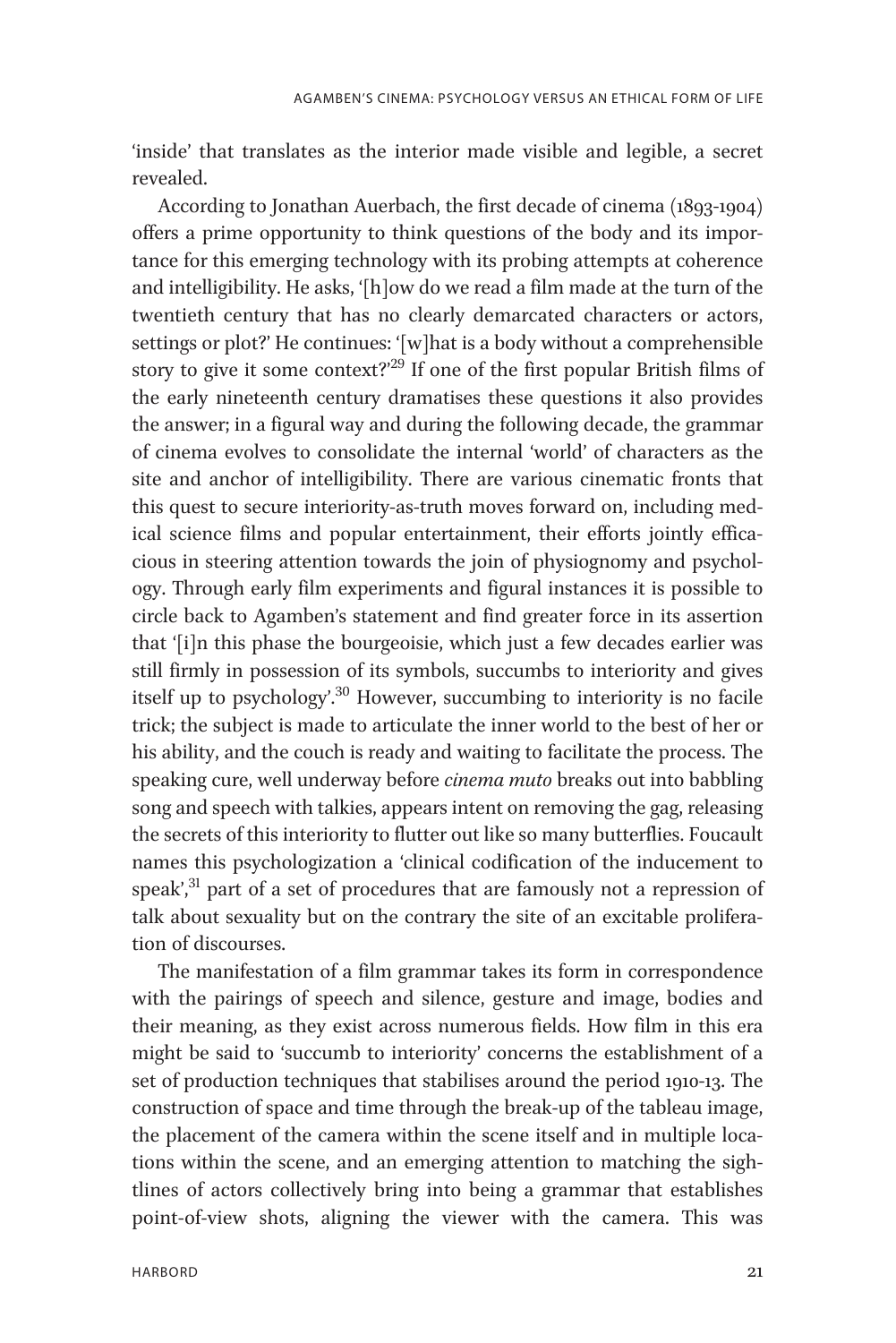achieved in The Big Swallow, as the viewer is taken into the mouth of the irate man along with the camera, traversing the flat space of the tableau. In addition, there are early examples of reverse angle camera placements. A film made by Williamson the year before The Big Swallow contains a reverse angle set-up. The film, Attack on a China Mission (1900), showed an approach to the mission from two different angles. However, according to Barry Salt, it is not until 1911 that the reverse angle shot becomes more directly aligned with the viewer's perspective.<sup>32</sup> In this year Arthur Macklay's The Loafer used reverse angle shots to stage a scene between a farmer and a character called simply 'a stranger', who approaches the farmer for money. The reverse angle shots play the tension of the conflict by creating opposing views. The 180º stage rule that began to be imposed through this technique was, as many film historians have described, the division of screen space into two half circles in which the camera could be positioned anywhere within one portion but was prohibited from transgressing this boundary-line.

These developments successfully fragmented the tableau scene of the earliest films, where the fixed camera at the front of what was effectively a stage had created a field of vision viewed from a single, static point. In varying the camera's placement the tableau was fractured, splintering into a number of images that the viewer was able to place psychologically within the overall scene. The relocation of the camera from the front of the stage into the space of the action offered the possibility of greater proximity to the faces of actors, focusing attention on the emotional register of the face. The faces of the actors could be given over to a type of surveillance, but this suggestion of omnipotence was overridden by the new style of editing that alternated close-ups: the shot-reverse shot. The increasing alignment of the viewer with characters (over other features of the set such as objects or animals) intensified the need for emotional legibility; the face became the screen within a screen through which 'character' could be read. With the move from long shots to medium shots to close-ups, the bodies of actors became sliced into segments (knee to head, waist to head, face and neck), with the close-up on the face the critical point of an intensification of the emotional tenor of these early films. Moving away from a cinema of capers (a cast of bungling characters acting on a stage being observed by the viewer as a simultaneous event), the new grammar demanded that the viewer assemble the various shots psychologically as parts of a whole picture, bearing in mind the order of their sequence. The further effect of reverse angle shots then is temporal and rhythmic, producing a chronology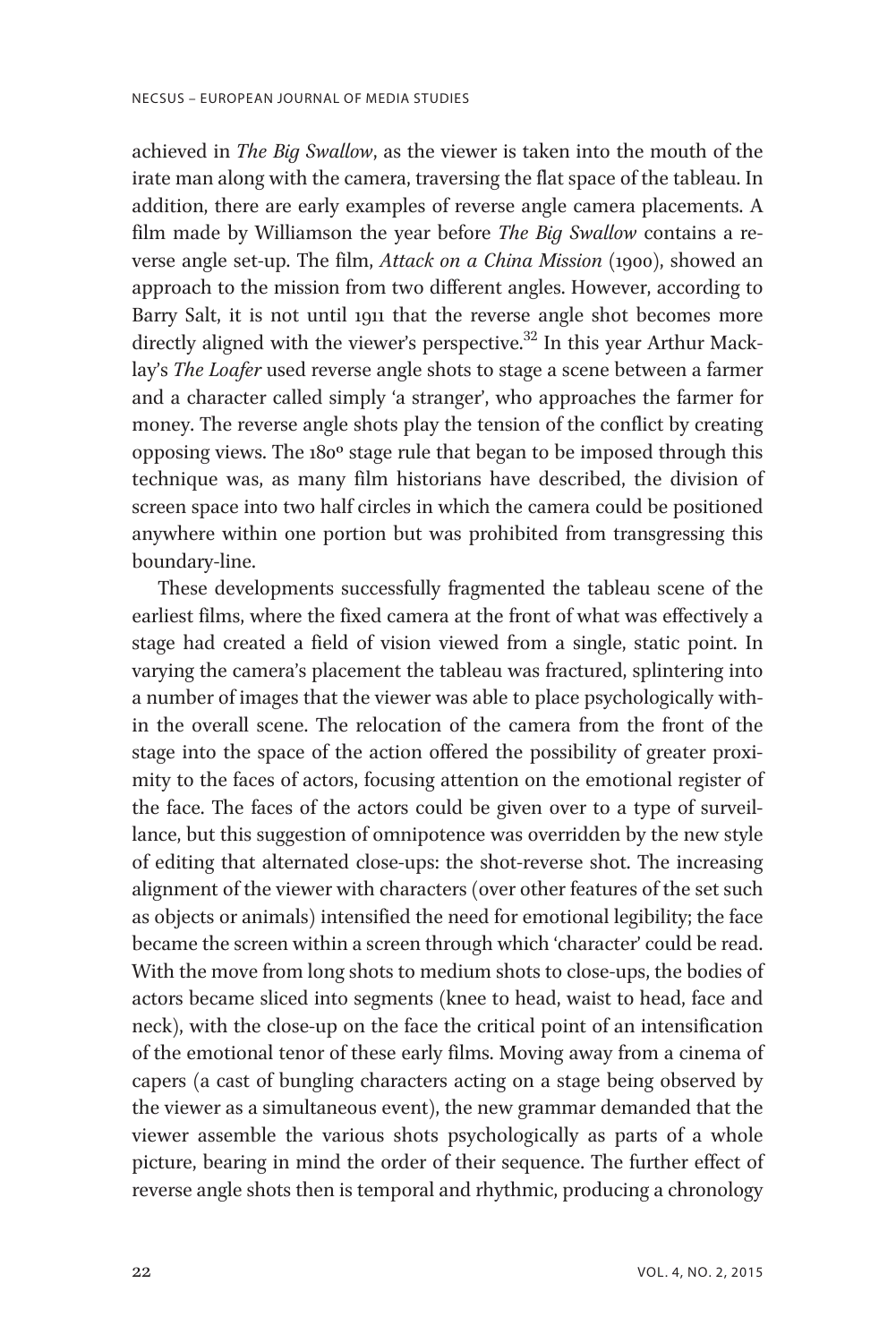and beat through expressions that move from the face of one actor to the face of another.

However, in the lexicon of early cinema language there is a shot that retains the deepest degree of ambiguity in terms of its intelligibility: the close-up. It resides ambivalently in the codification of the body, oscillating between description and immersion, a celebration of surface and an aggressive desire to know the other. Jean Epstein magnificently rides the cusp in his writing on cinema's magnifying qualities. 'Even more beautiful than a laugh is the face preparing for it', he writes. 'I love the mouth which is about to speak and holds back, the gesture which hesitates between right and left, the recoil before the leap, and the moment before landing, the becoming, the hesitation, the taut spring, the prelude.<sup>33</sup> Epstein's obeisance in front of the close-up permits a submission to its graphic nature, its texture, and its variable form. The essay also testifies to an intensive desire to be inside of the screen other, evident when he writes of a situation in which a character is going to meet another. 'I want to go along with him not behind or in front of him or by his side, but in him', he states, pressing the thought further: 'I would like to look through his eyes and see his hand reach out from under me as if it were my own; interruptions of opaque film would imitate the blinking of our eyelids' – as though film could not only facilitate the desire but combine the two bodies.<sup>34</sup> Cinema presents an invitation (to Epstein at least) to go inside of another, and it is this interior space that forever remains an enigma. $35$ 

The desire to 'see' inside or beneath or through is, according to Tom Gunning, prevalent in literature of the late nineteenth century, where the flâneur oscillates with the detective – the former an oneiric floating observer while the latter prevails through a moral framework of intense scrutiny.<sup>36</sup> The detective, like the psychologist and the criminologist, needs to see through the surface of things. It is no coincidence that a discovery of this nature occurs in 1895, as Lisa Cartwright notes: '[t]he histories of the Xray and the cinema coincide in concrete and matter of-fact ways.<sup>37</sup> When the German physicist Wilhelm Röntgen was experimenting with the path of electrical rays passing from an induction coil through a partially evacuated glass tube he noticed an uncanny effect. The tube was covered in black paper enclosing the light rays and the room was blacked out, yet the rays appeared on an illuminated screen at one end of the room. The 'screen' was a small piece of card covered in fluorescent materials (barium platinocyanide). In further experiments he discovered that objects of diverse thicknesses interposed in the path of the rays showed varying degrees of transparency. The experiment that clinched it involved a body –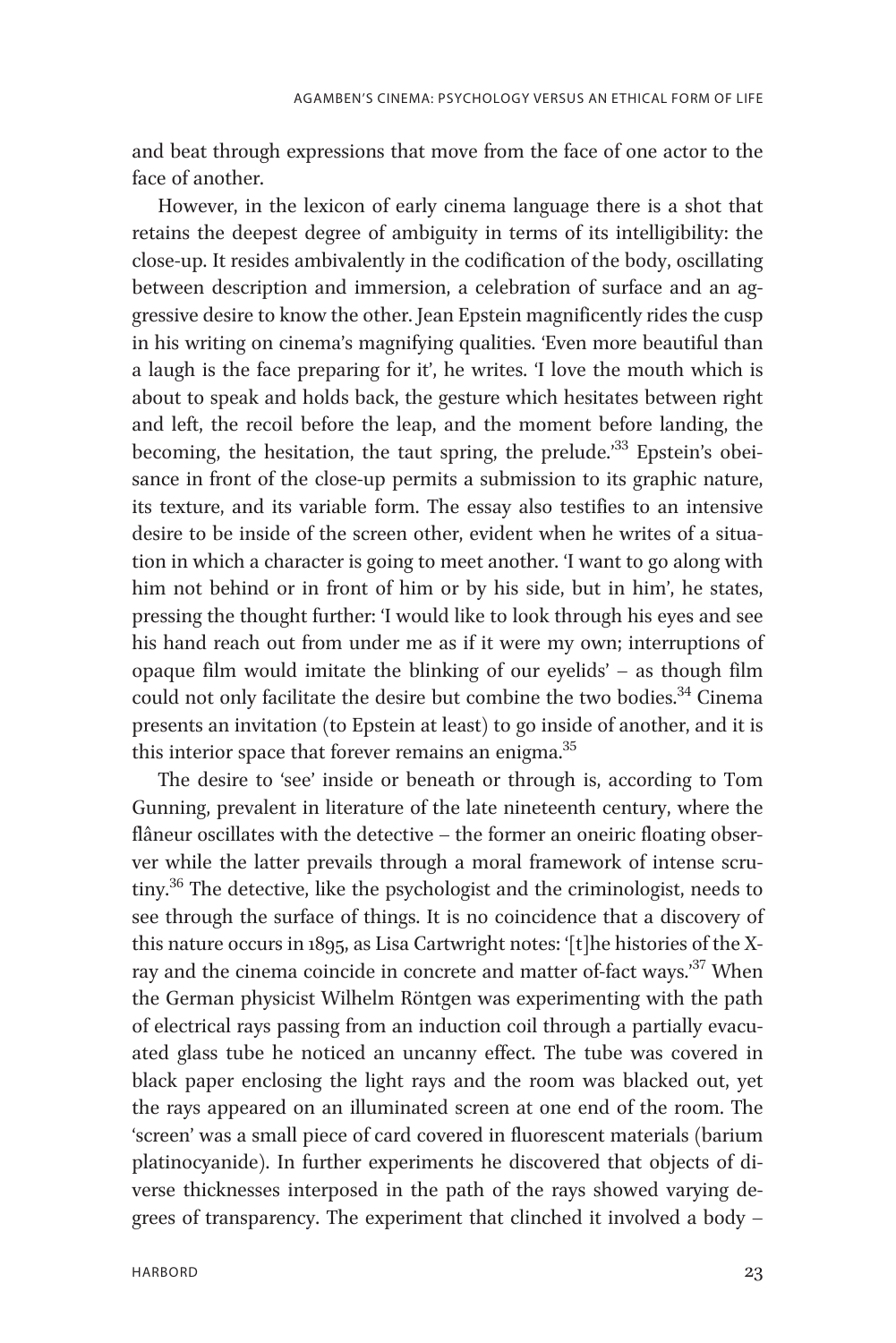not his but that of his wife Anna Bertha, whose hand Röntgen placed over a glass photographic plate. The resulting image famously showed the bone structure of her hand and the detail of her wedding ring, offering a perception of the body beneath the skin and apart from the flesh. The 'new rays' (as they were called) were produced by the impact of cathode rays on a material object, but their newness defied naming. Röntgen called them Xrays, drawing on the principle from mathematics that 'X' represents an unknown quantity. The paper that he wrote reporting the research, 'On a New Kind of Rays', <sup>38</sup> was published in December 1895 – the same month that the Lumière brothers were screening their invention at the Salon Indien du Grand Café in Paris.

The desire for 'seeing through' is identified by Steven Connor as an inherent feature of modernism, for the modern experience (according to Connor) is of being permeated.<sup>39</sup> Figuratively, these two positions of 'permeation' and of 'seeing through' mark the respective polar lines that converge in the subjectification of bodies to the many practices of observation and taxonomy throughout the nineteenth century. According to Connor, during the first ten years of their recognised existence, X-rays were considered akin to the photographic apparatus, requiring an alchemical process in which a transformation occurs (development) and delivers a revelation (the image). What the X-ray brings to the foreground is seeing, the act of vision caught in its own mediality: 'X-ray vision was linked with photography's power to arrest and anatomise vision, to get on the inside of seeing itself', writes Connor, 'making the invisible, the act of seeing itself, visible.' Another inside opens up, the 'inside of vision', that through which an action can be exhibited in its own mediality.

Seeing, far from being a naturalised operation of sight-as-knowledge, becomes detached from the body just at the moment that the body becomes see-through to itself. X-rays articulated a body not exactly seethrough – more accurately, the term described the various dimensions and properties of the body as a composite of diverse and mutating matter. 'The term artefact perhaps best describes the X-ray image', writes Akira Lippit, 'which is at once buried and revealed, invoking its archaeological nature as spectacle.' He continues: '[t]he X-ray image determines a kind of living remnant, a phantom subject.' <sup>40</sup> Despite how solid the bones of the Xray appeared to Anna Bertha her exclamation 'I have seen my own death!' produces an opposite assurance: that the body, all bodies, are subject to inertia and decay. In fact, as Connor writes, it is this 'intermingling and reversibility of the positive and the negative, the radiating and the fixed,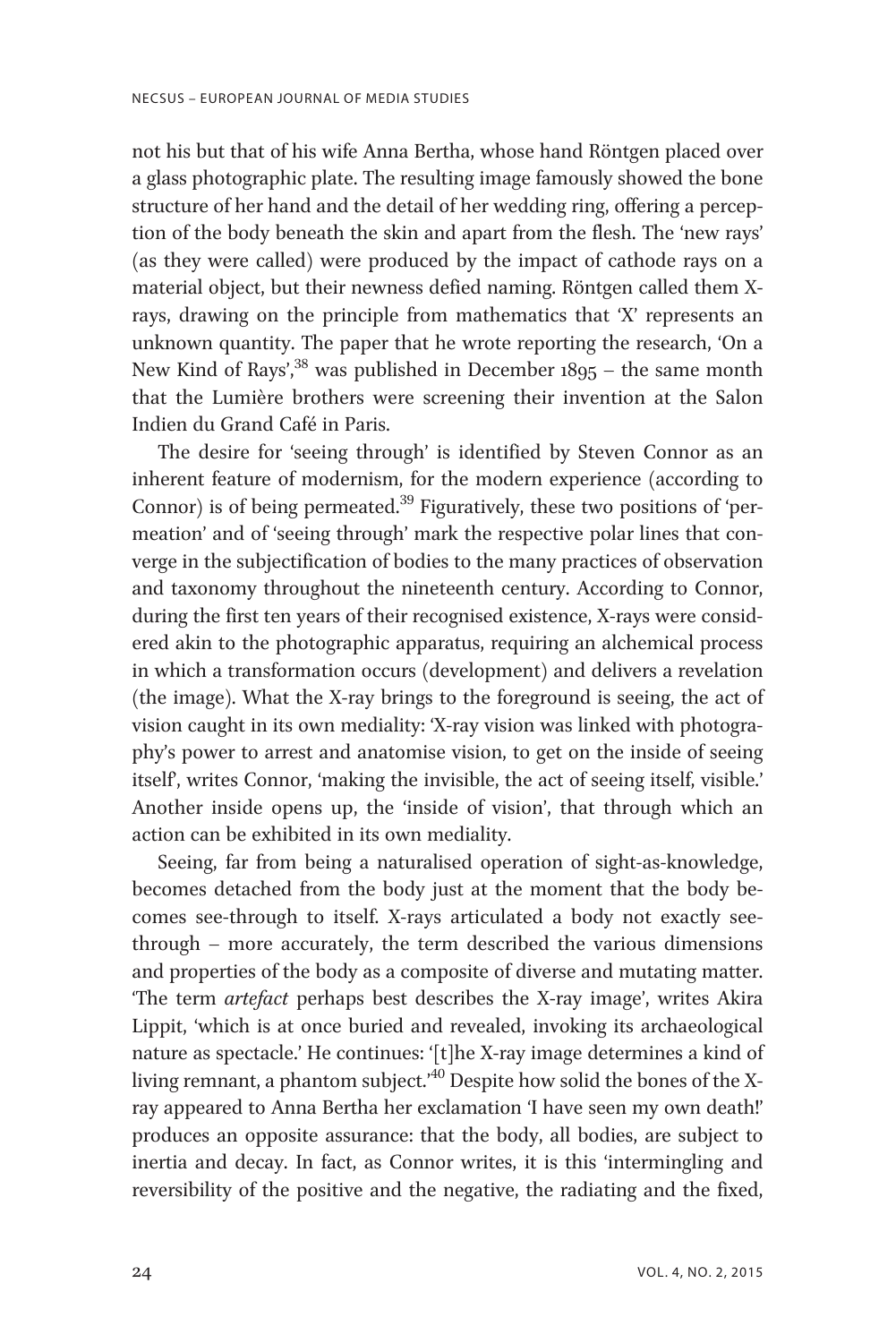the interior and the exterior, the force and the form' that is 'the essential feature of magical thinking regarding the making visible of the invisible'.

The interior of the body becomes the site of an investiture of truth and identity, but one to which access is obscure, requiring magic, or inventiveness at least. The cinema, the X-ray, the many taxonomic tests, practices, and observations are all driven by the same quest to unravel the enigmatic subject, which is simultaneously a process that inscribes as much as it discovers the enigma as an internal form. The language describing this investiture of the interior of the body as a locus of truth begins to be influenced by its own descriptions. Evolving this as metaphor; there are the acts of 'seeing through' someone or 'getting under the skin' of another. The paradox that places the subject at the centre of a biopolitical discourse as an axis of meaning is this: that the subject may never be the agent of discovery of her or his own 'truth'. On the interplay of psychic, physical, and metaphysical discourses in the inventory of unseen forces (of which the X-ray is an instrument of taxonomy), Marina Warner writes that '[t]he capacity to see through solid matter did not have the effect of disenchanting empiricism and turning such vision mundane'. On the contrary, 'doctors now seemed endowed with supernatural powers'. <sup>41</sup> If the interiority of the individual rendered as graphic form appeared ghostly, the cinema as it became an institutionalised narrative form provided a more familiar access to the inside in its focus on an inner world expressed in complex form over the duration of an hour or more.

In conclusion, gesture frames the body in its communicability over and against the biopolitical drive to locate, examine, and fix meaning. Cinema can go either way, and it does, funnelling in one direction into the restricted contours of generic bodily forms, standardised gestures of performance, and the hallmark 'tics' of star personae produced in studios. The 'meaning' of film sequences is secured in their moment of recording and in the closure of narrative, and films in turn become dead letters, a correspondence with no destination. In another direction gesture inheres in cinematic images as a transmission, displaying a common language that exhibits the delight of communicability as a question, awakening the image into movement, as Libby Saxton argues, 'without telos or destiny'.<sup>42</sup>

Kafka, according to Benjamin, took gesture to be an act whose meaning cannot be known in advance, but from which the author attempts to find the meaning 'in ever-changing contexts and experimental groupings'.<sup>43</sup> Kafka's version of gesture might be the most potent description of cinema as it moved in other directions, avoiding the funnel of gestural cliché and the demand for subjective truth, flowing into bodily comedy, science films,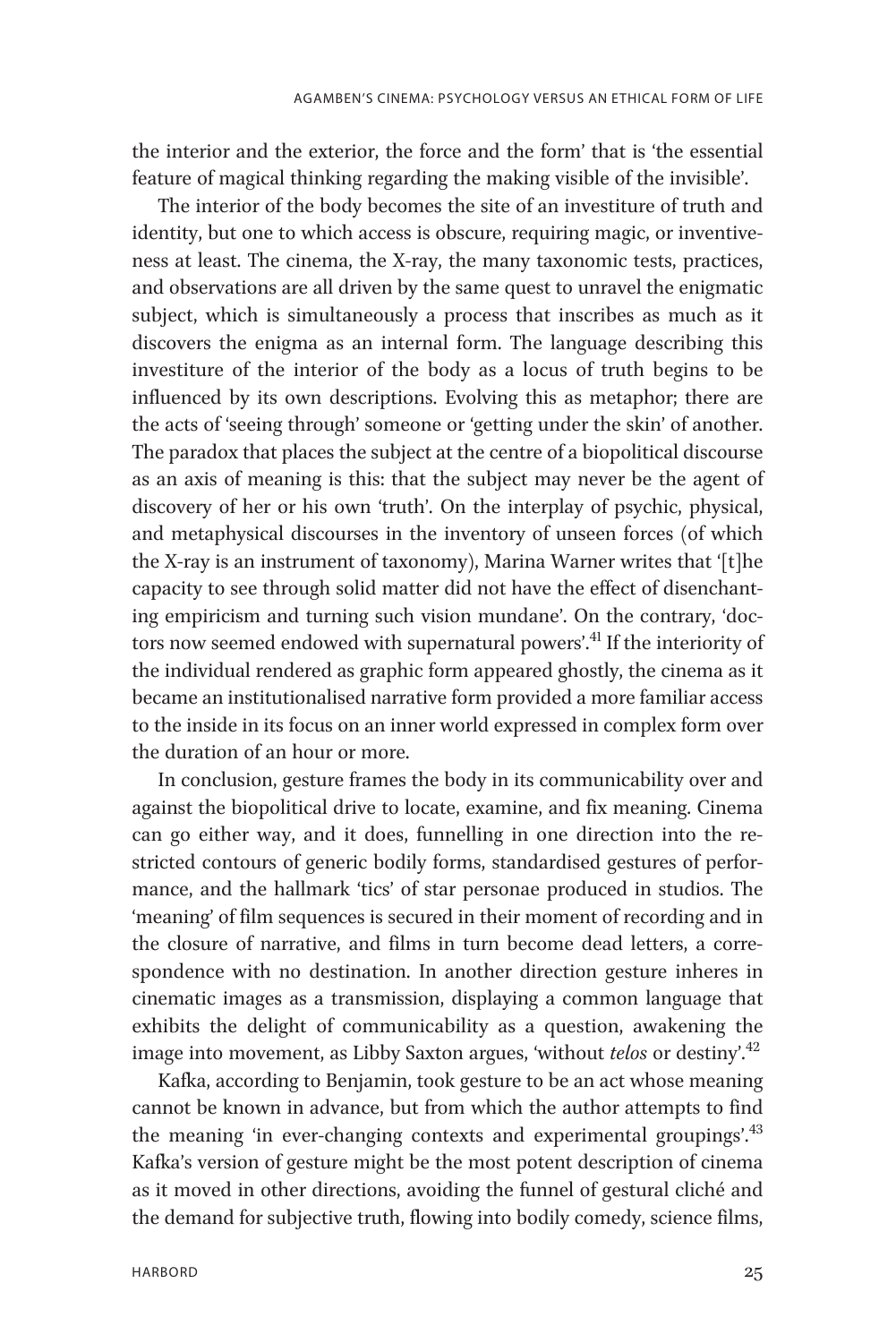education, and amateur footage among multiple modalities. That is, Agamben's focus on gesture retains the potentiality of a body liberated from the biopolitical demand for meaning and exactitude, for bodies to be calculated, calibrated, and known. When gesture is allowed to inhere in a cinematic form in a manner that refuses exact interpretation it works against the apparatus of identity effects. Confronted at the beginning of the twentieth century and again at the beginning of the twenty-first with a generalised demand for an account of the self, the subject in gesture points only to the failure of such a system; gesture does not speak the subject but is the demonstration of its contingency. Gesture is the empty space of identity, a space that cannot be inhabited as a permanent or fully-knowable phenomenon. In an essay on authorship and gesture, Agamben ends the text in this way:

[a] subjectivity is produced where the living being, encountering language and putting itself into play in language without reserve, exhibits in a gesture the impossibility of its being reduced to this gesture. All the rest is psychology, and nowhere in psychology do we encounter anything like an ethical subject, a form of  $l$ ife $44$ 

If Agamben opposes psychology (or the turn to interiority) to an ethical form of life, the link between the ethical and the openness of the body is to be found in the short essay 'Without classes' in The Coming Community.<sup>45</sup> The essay opens with the denouncement of the triumph of a single planetary bourgeoisie, the inheritors of the earlier turn-of-the-century bourgeoisie who lost gesture and lost all pathos. This class, within which all social classes and differences are now dissolved, is the triumph of a nihilistic individualism that tragically precludes any recourse to the common being, to community. If this humanity, instead of searching for a 'proper identity' in individuality, sought 'a singularity without identity, a common and absolutely exposed singularity', as he writes, 'if humans could, that is, not be-thus in this or that biography, but be only the thus, their singular exteriority and their face, then they would for the first time enter into a community without presuppositions and without subjects, into a communication without the incommunicable'. <sup>46</sup> The potential of early cinema was the possible site of community, of singular exteriorities, faces, gestures, and contingencies being only the thus. Archaeologically speaking, it is a potential that rides with us into every 'now'.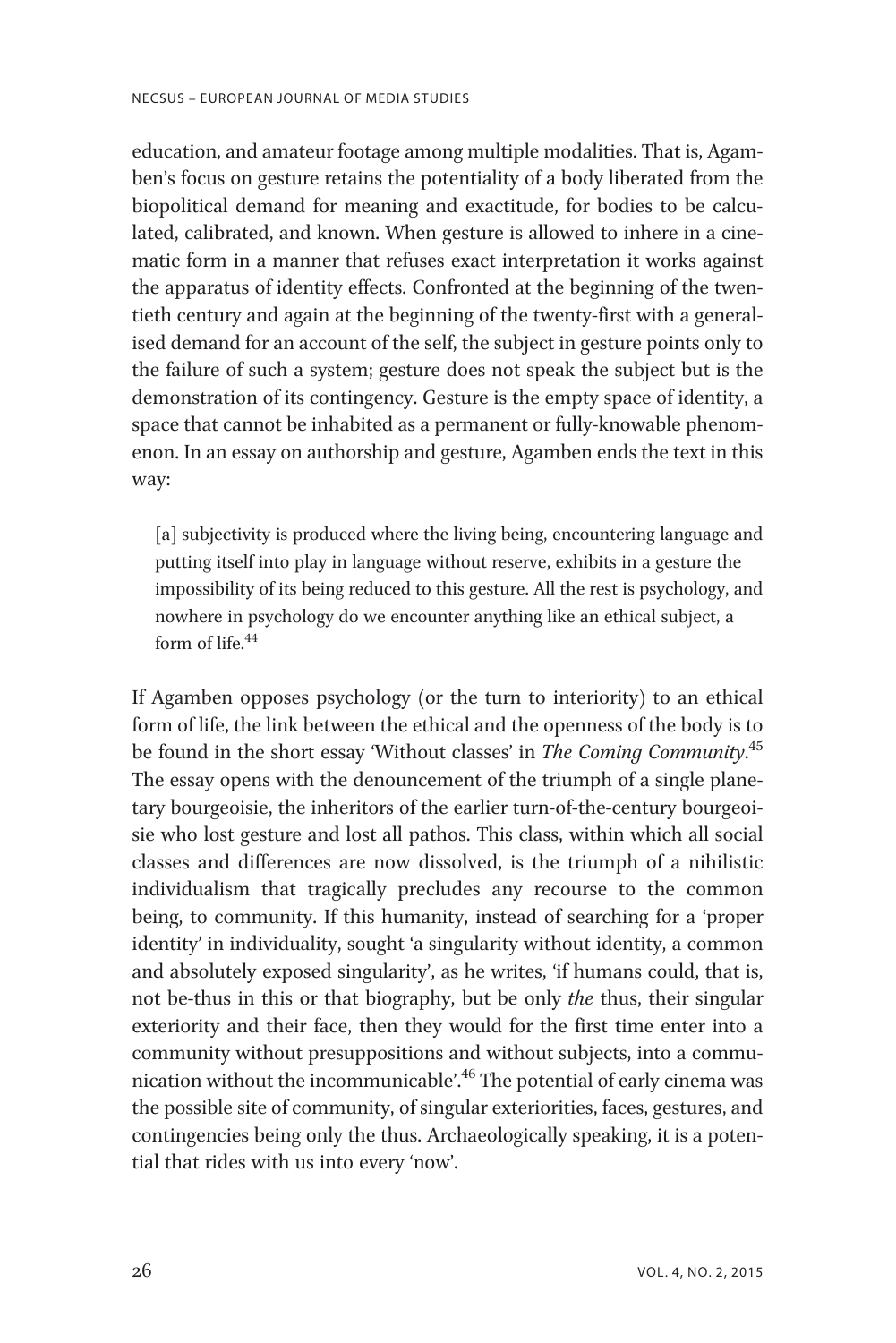\* This article is a revised text from Excentric Cinema: Giorgio Agamben and Film Archaeology (forthcoming in 2016), published with kind permission from Bloomsbury Publishing © 2016.

# References

- Agamben, G. The coming community, translated by Michael Hardt. Minneapolis-London: University of Minnesota Press, 1993 (orig. in 1990).
- \_\_\_\_\_. Stanzas: Word and phantasm in western culture, translated by Ronald Martinez. Minneapolis-London: University of Minnesota Press, 1993 (orig. in 1977).
- . Potentialities: Collected essays in philosophy, edited and translated by Daniel Heller-Roazen. Stanford: Stanford University Press, 1999.
	- \_\_\_\_\_. 'Notes on Gesture' in Means without end: Notes on politics, translated by Vincenzo Binetti and Cesare Casarino. Minneapolis-London: University of Minnesota Press, 2000 (orig. in 1996): 49-59.
- \_\_\_\_\_. 'Difference and Repetition: On Guy Debord's Films' in Guy Debord and the situationist international: Texts and documents, edited by T. McDonough. Cambridge-London: MIT Press, 2002: 313-319.
- . 'The Author as Gesture' in *Profanations*, translated by Jeff Fort. New York: Zone Books, 2005.
- \_\_\_\_\_. The signature of all things: On method, translated by Luca D'Isanto and Kevin Attell. New York: Zone Book, 2009.
- . What is an apparatus? and other essays, translated by David Kishik and Stefan Pedatella. Stanford: Stanford University Press, 2009.
- Auerbach, J. Body shots: Early cinema's incarnations. Berkeley-London: University of California Press, 2007.
- Bálász, B. Theory of the film: Character and growth of a new art, translated by Edith Bone. New York: Arno Press, 1972.
- Colebrook, C. 'Agamben: Aesthetics, Potentiality, and Life', The South Atlantic Quarterly, Volume #107/1, Winter 2008: 107-119.
- Cartwright, L. Screening the body: Tracing medicine's visual culture. Minneapolis-London: University of Minnesota Press, 1995.
- Connor, S. 'Pregnable of Eye: X-Rays, Vision and Magic', 2008, [http://www.stevenconnor.com/](http://www.stevenconnor.com/xray/) [xray/](http://www.stevenconnor.com/xray/) (accessed on 20 April 2015).
- de la Durantaye, L. Giorgio Agamben: A critical introduction. Stanford: Stanford University Press, 2009.
- Dean, J. 'Enclosing the Subject' in *Political Theory*, Sage Publications, 2014: 1-31.
- Deleuze, G. and Guattari, F. Kafka: Toward a minor literature, translated Dana Polan. Minneapolis-London: University of Minnesota Press, 1975.
- Didi-Huberman, G. Invention of hysteria: Charcot and the photographic iconography of the Salpêtrière, translated by Alisa Hardtz. Cambridge-London: MIT Press, 2007 (orig. in 1982).
- Epstein, J. 'Magnification and Other Writings', translated by Stuart Liebman, October, Volume 3, Spring 1977: 9-25.
- Esposito, R. Bios: Biopolitics and philosophy, translated by Timothy Campbell. Minneapolis: University of Minnesota Press, 2008.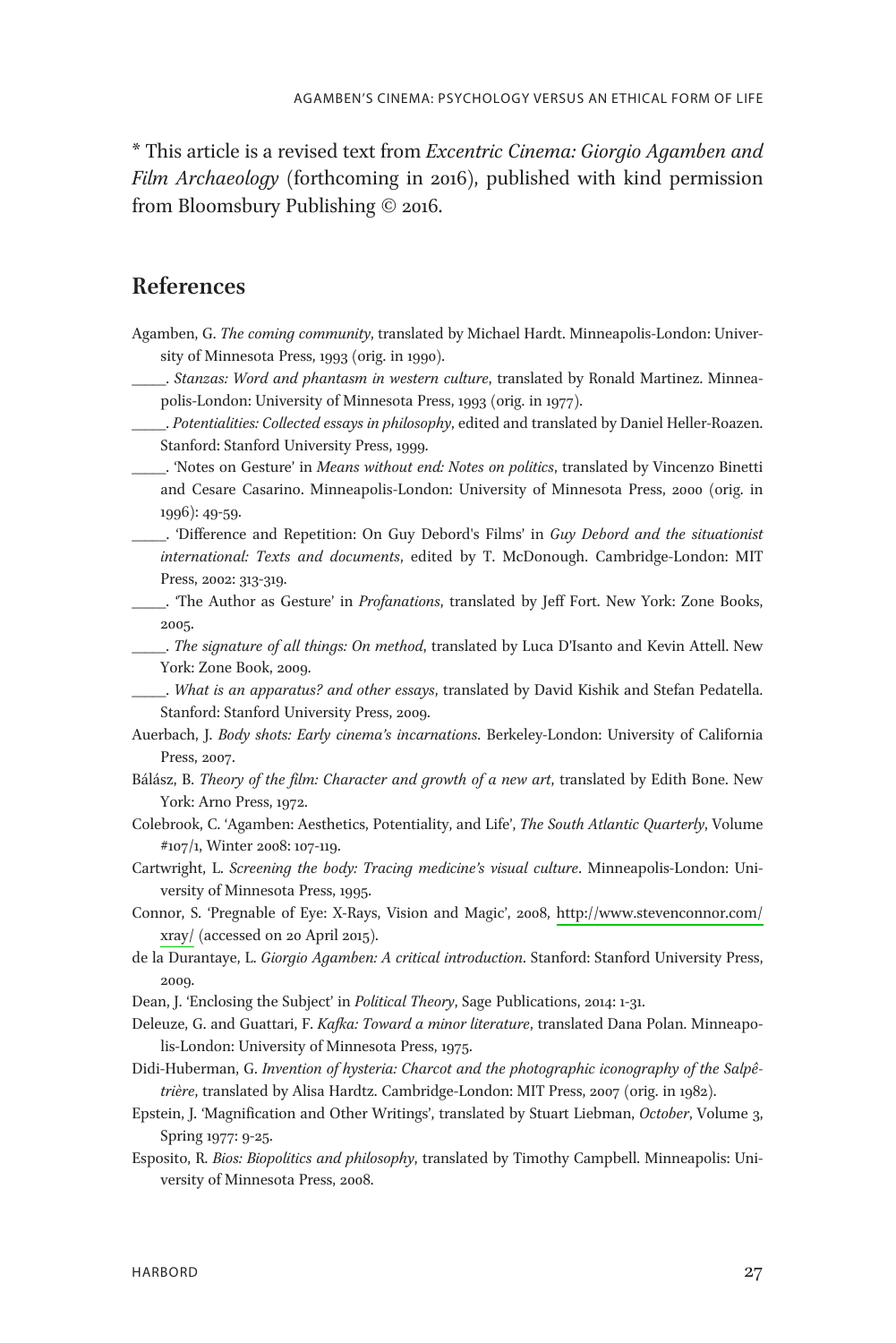- Foucault, M. The history of sexuality, volume 1: An introduction, translated by Robert Hurley. Vintage, 1990 (orig. in 1978).
- Gunning, T. 'From the Kaleidoscope to the X-Ray: Urban Spectatorship, Poe, Benjamin, and Traffic in Souls (1913)', Wide Angle, 19:4, 1997: 25-61.
- Gustafsson, H. and Grønstad, A (eds). Cinema and Agamben: Ethics, biopolitics and the moving image. New York-London-New Delhi-Sydney: Bloomsbury, 2014.
- Haas, R.B. Muybridge: Man in motion. California: University of California Press, 1976.
- King, A. 'What the World Needs Now: Rancière, Ethology and Christian Petzold's Toter Man (2001) and Wolfsburg (2003)' in Edinburgh German yearbook 7: Ethical approaches in contemporary German-language, literature and culture, edited by Frauke Matthes and Emily Jeremiah. London: Boydell and Brewer, 2013: 29-46.
- Levitt, D. 'Notes on Media and Biopolitics' in The work of Giorgio Agamben: Law, literature, life, edited by Justin Clemens, Nicholas Heron, and Alex Murray. Edinburgh: Edinburgh University Press, 2008.
- Lippit, A.M. Atomic light (shadow optics). Minneapolis-London: University of Minnesota Press, 2005.
- Mol, A. The body multiple: Ontology in medical practice. Durham-London: Duke University Press, 2002.
- Murray, A. Giorgio Agamben. London-New York: Routledge, 2010.
- Noys, B. 'Film-of-Life: Agamben's Profanation of the Image' in Cinema and Agamben: Ethics, biopolitics and the moving image, edited by H. Gustafsson and A. Grønstad. New York-London-New Delhi-Sydney: Bloomsbury, 2014: 89-102.
- Rancière, J. The Emancipated Spectator, translated by Gregory Elliott. London-New York: Verso, 2009.
- \_\_\_\_\_. J. 'The Ethical Turn of Aesthetics and Politics' in Dissensus: On politics and aesthetics, edited and translated by S. Corcoran. London-New York: Continuum, 2010: 27-44.
- Röntgen, W. 'A New Kind of Rays', translated by Arthur Stanton, Nature, #53: 1896: 274-276.

Salt, B. Film style and technology: History and analysis. Starword, 1992.

- Saxton, S. 'Passion, Agamben and the Gestures of Work' in Cinema and Agamben: Ethics, biopolitics and the moving image, edited by H. Gustafsson and A. Grønstad. New York-London-New Delhi-Sydney: Bloomsbury, 2014: 55-70.
- Stewart, G. 'Counterfactual, Potential, Virtual: Toward a Philosophical Cinematics' in Cinema and Agamben: Ethics, biopolitics and the moving image, edited by H. Gustafsson and A. Grønstad. New York-London-New Delhi-Sydney: Bloomsbury, 2014: 161-190.
- Trehair, L. The comedy of philosophy: Sense and nonsense in early cinematic slapstick. Albany: State University of New York Press, 2007.
- Väliaho, P. 'Biopolitics of Gesture: Cinema and the Neurological Body' in Cinema and Agamben: Ethics, biopolitics and the moving image, edited by H. Gustafsson and A. Grønstad. New York-London-New Delhi-Sydney: Bloomsbury, 2014: 103-120.

\_\_\_\_\_. 'Simulation, Automata, Cinema: A Critique of Gestures', Theory and Event, Vol. 8/2, 2005.

- Warner, M. Phantasmagoria: Spirit visions, metaphors, and media into the twenty-first century. Oxford: Oxford University Press, 2006.
- Whyte, J. Catastrophe and redemption: The political thought of Giorgio Agamben. Albany: State University of New York Press, 2013.
- Williams, J. 'Silence, Gesture, Revelation: The Ethcis and Aeasthetics of Montage in Godard and Agamben' in Cinema and Agamben: Ethics, biopolitics and the moving image, edited by H. Gustafsson and A. Grønstad. New York-London-New Delhi-Sydney: Bloomsbury, 2014: 27-54.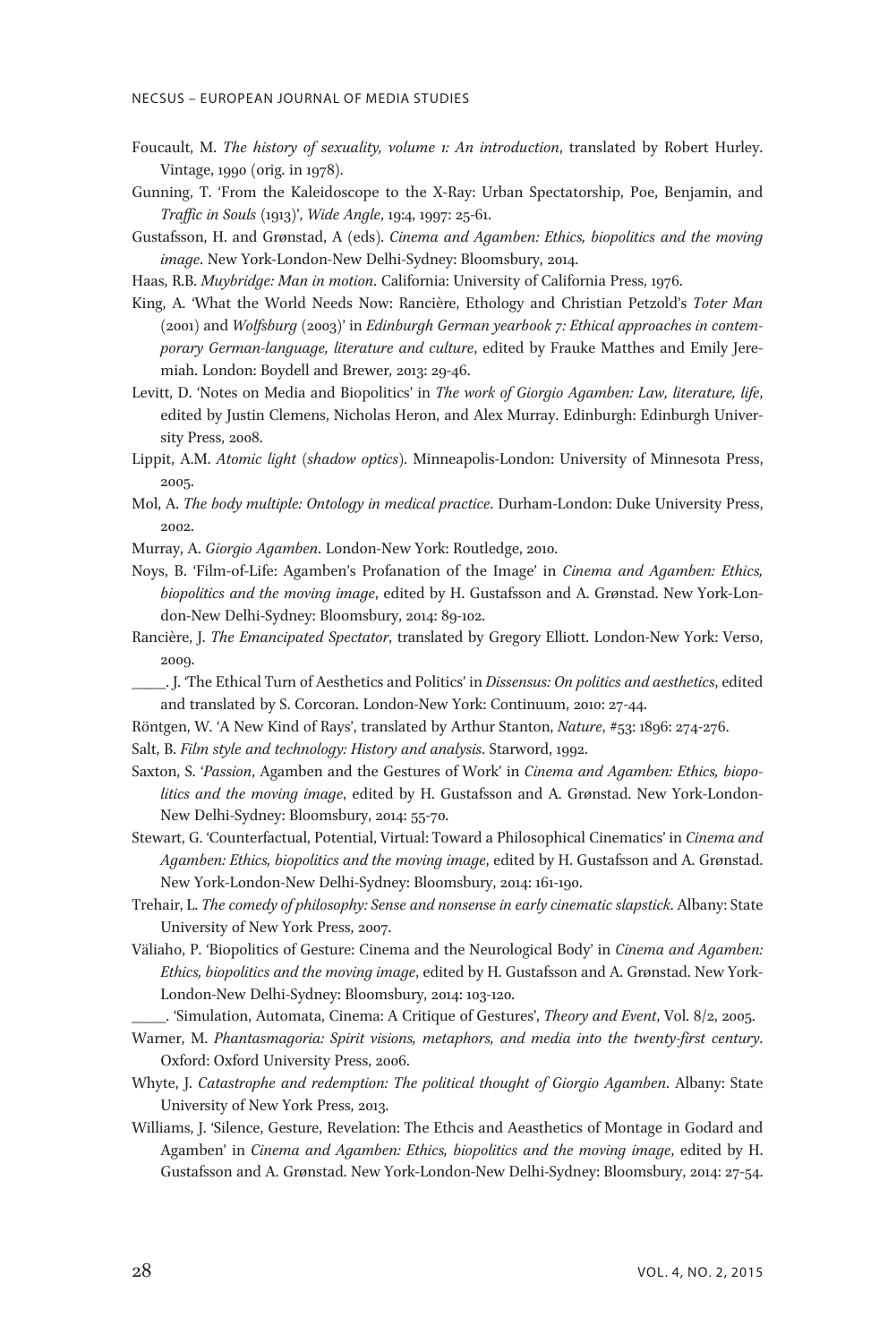# About the author

Janet Harbord is Professor of Film at Queen Mary, University of London. Her work crosses the disciplines of film studies, visual culture, and philosophy. She is the author of several books, including Chris Marker: La Jetee (Afterall Books & MIT, 2009), The Evolution of Film (Polity Press, 2007), and Simon Starling, with D. Roelstraete and F. Manacorda (Phaidon Press, 2012). Her book Excentric Cinema: Giorgio Agamben and Film Archaeology (Bloomsbury, Thinking Cinema Series) is forthcoming in Spring 2016.

## **Notes**

- 1. The Homo Sacer series is an ongoing project that began with the publication of Part I: Homo Sacer: Sovereign Power and Bare Life (1995), followed by a growing number of parts published out of chronological order. Part II comprises State of Exception (2003), The Kingdom and the Glory: For a Theological Genealogy of Economy and Government (2007), The Sacrament of Language: An Archaeology of the Oath (2008), and Opus Day: An Archaeology of Duty (2013). Part III comprises Remnants of Auschwitz: The Witness and the Archive (1998), and Part IV includes The Highest Poverty: Monastic Rules and Forms-of-Life (2013).
- 2. Agamben 2000, p. 56.
- 3. See Rancière's The Emancipated Spectator (2009) as a framework for thinking the relation of looking to the aesthetics of the image in art and other domains and his critique of the ethical turn in Disensus (2010). For a discussion of Rancière's critique of the 'ethical turn' and cinema, see King 2013, pp. 29-46.
- 4. Agamben's archaeological method, drawing heavily on the discipline of philology, characterises his approach across the board. However, in Signature of All Things he discusses, defends, and clarifies his method.
- 5. Deborah Levitt rather nicely describes the mode of these intertitles as 'telegraphic' (Levitt 2008, p. 194).
- 6. Agamben 2000, p. 55.
- 7. Ibid, p. 59.
- 8. Deleuze & Guattari 1975.
- 9. Noys 2014, p. 89.
- 10. See 'Dim Stockings' for this connection of cinema to advertising and commodification, in which the hired mourners appear in the final sentence in Agamben 1993 (orig. in 1990), p. 49.
- 1 1. Levitt 2008, p. 166.
- 12. Whyte 2013.
- 13. Stewart 2014, p. 161.
- 14. Valiaho 2014, p. 111.
- 15. de la Durantaye 2009, p. xviii.
- 16. Agamben 2000 (orig. in 1996), p. 53.
- 17. Ibid., p. 53.
- 18. See Agamben's extensive treatment of the term paradigm in The Signature of All Things.